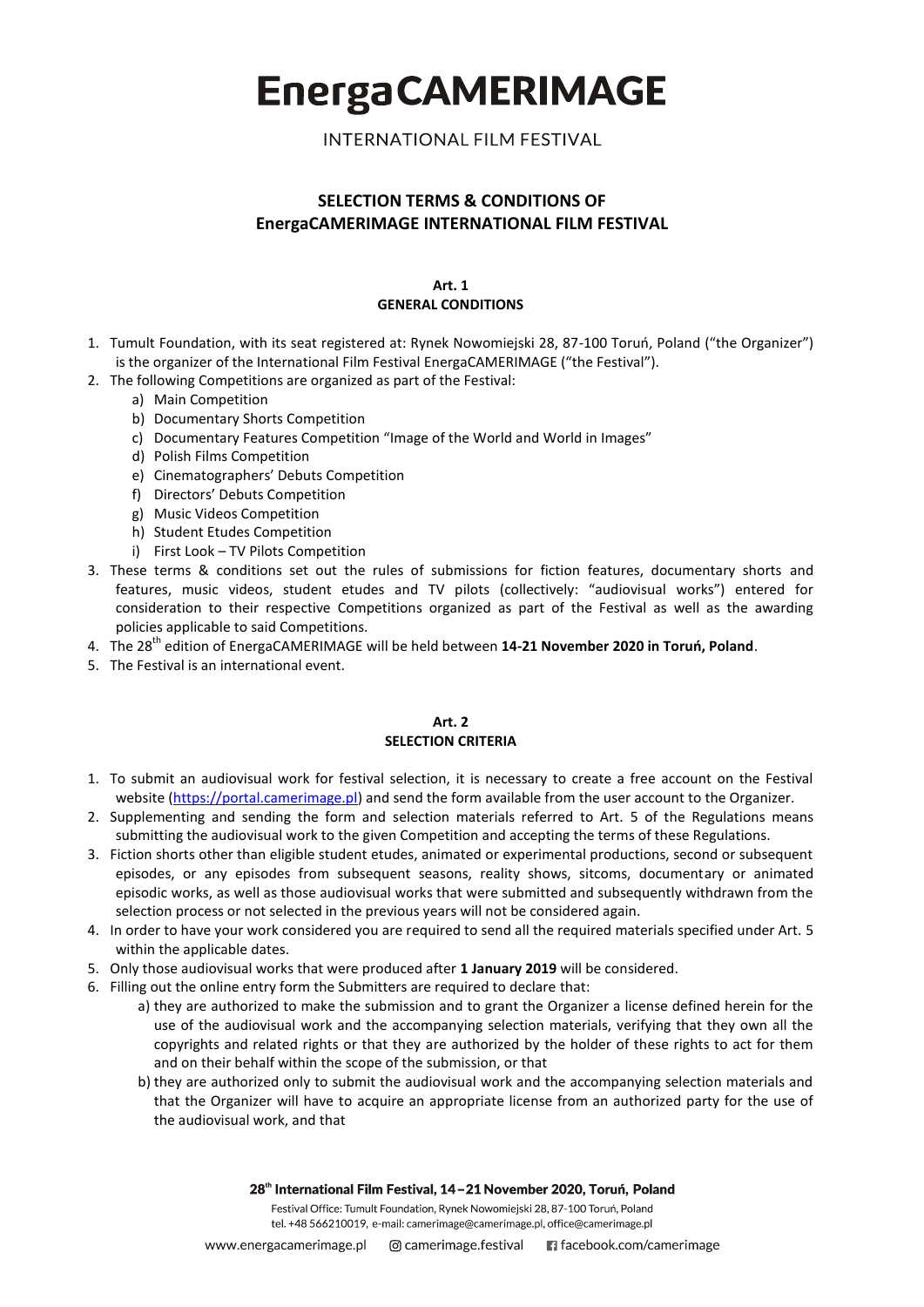# **INTERNATIONAL FILM FESTIVAL**

- c) they are authorized to provide personal data of the persons indicated in the Festival entry form and that the persons whose data is provided in connection with the film submission to the Festival have agreed to the processing of their personal data in order to participate in the Festival, including processing the data for the purposes of the selection process, communication related to the Festival and for the purposes of conducting statutory activities by the Organizer, and that they undertake to read the information on the processing of personal data as part of the Festival, the persons whose data it provides in the application form
- d) read the Selection Terms & Conditions of EnergaCAMERIMAGE International Film Festival and accepts its terms.
- 7. If item 7 b) applies, an authorized party has to grant the Organizer a free of charge approval (license) to use the audiovisual work for the purposes of Competition selection, in accordance with these Terms & Conditions and within the specified dates allowing for the audiovisual work to participate in the Competition.
- 8. If item 7 a) applies, the Submitter declares that within the scope of the provisions included herein they (or their Principal) own the exclusive and unlimited rights to the audiovisual work and the accompanying selection materials, and that the audiovisual work and the accompanying selection materials are not encumbered with any third-party rights and do not violate these rights. Furthermore, the Submitter declares that they are duly authorized to make the submission and grant the license, and that the authorization had not expired or had not been revoked by the time the submission was made. In case of any claims from any third parties against the Organizer regarding an infringement of third-party rights (particularly copyrights, performance rights and producer's rights), the Submitter agrees to satisfy all lawful claims of these parties and release the Organizer from any liabilities arising therefrom.
- 9. If item 7 b) applies, the Submitter declares that they make the submission with an agreement and knowledge of the holder of the rights to the audiovisual work and that the approval (license) for the use of the audiovisual work will be separately granted to the Organizer, otherwise the audiovisual work will not be selected for the Competition. The Submitter also takes all responsibility for submitting the audiovisual work without the knowledge and consent of the holder of the rights to the submitted audiovisual work.
- 10. If item 7 a) applies, the Submitter, upon submitting the audiovisual work, grants the Organizer a free of charge, non-exclusive license for the use of the audiovisual work and other submitted materials in the following manner (fields of exploitation):
	- a) to hold not more than three public screenings of the audiovisual work as a part of the Festival,
	- b) to translate the dialogue list of the audiovisual work (except for music videos) into any language and to use and manage the translations at will,
	- c) to copy the screener and accompanying selection materials (using either analogue or digital technology) for the purpose of their translation, the selection process or promotion of the audiovisual work as part of the Festival,
	- d) to use the selection materials for promotional purposes by publishing them in the festival catalog and on the Festival website (stills, cinematographer's and director's headshot photos, synopsis) and displaying during the Opening and Closing Gala of the Festival (stills, cinematographer's and director's headshot photos);
	- e) to use the trailer or any clips from the audiovisual work (up to 3 minutes), the title and the accompanying selection materials for the promotional purposes via public screening, performance, exhibition, presentation, communication, broadcasting and re-broadcasting, as well as to make the work available to the public in a manner allowing every person to have access to such work in a place of their own choice (webcasting, simulcasting, payTV, etc.) or in a place and at a time of their own choice (videoon-demand, etc.), particularly on the Internet or through download on mobile devices (e.g. mobile phones, consoles or other portable multimedia devices),
	- f) to use all the materials described under Art. 5 to promote subsequent editions of the Festival
- 11.The Organizer reserves the right to further sublicense the use of the audiovisual work and the accompanying selection materials within the scope of the license, particularly to sublicense any media outlets (including broadcasters, websites, cinemas) to present the audiovisual works or the accompanying selection materials for the purposes laid out under Art. 5.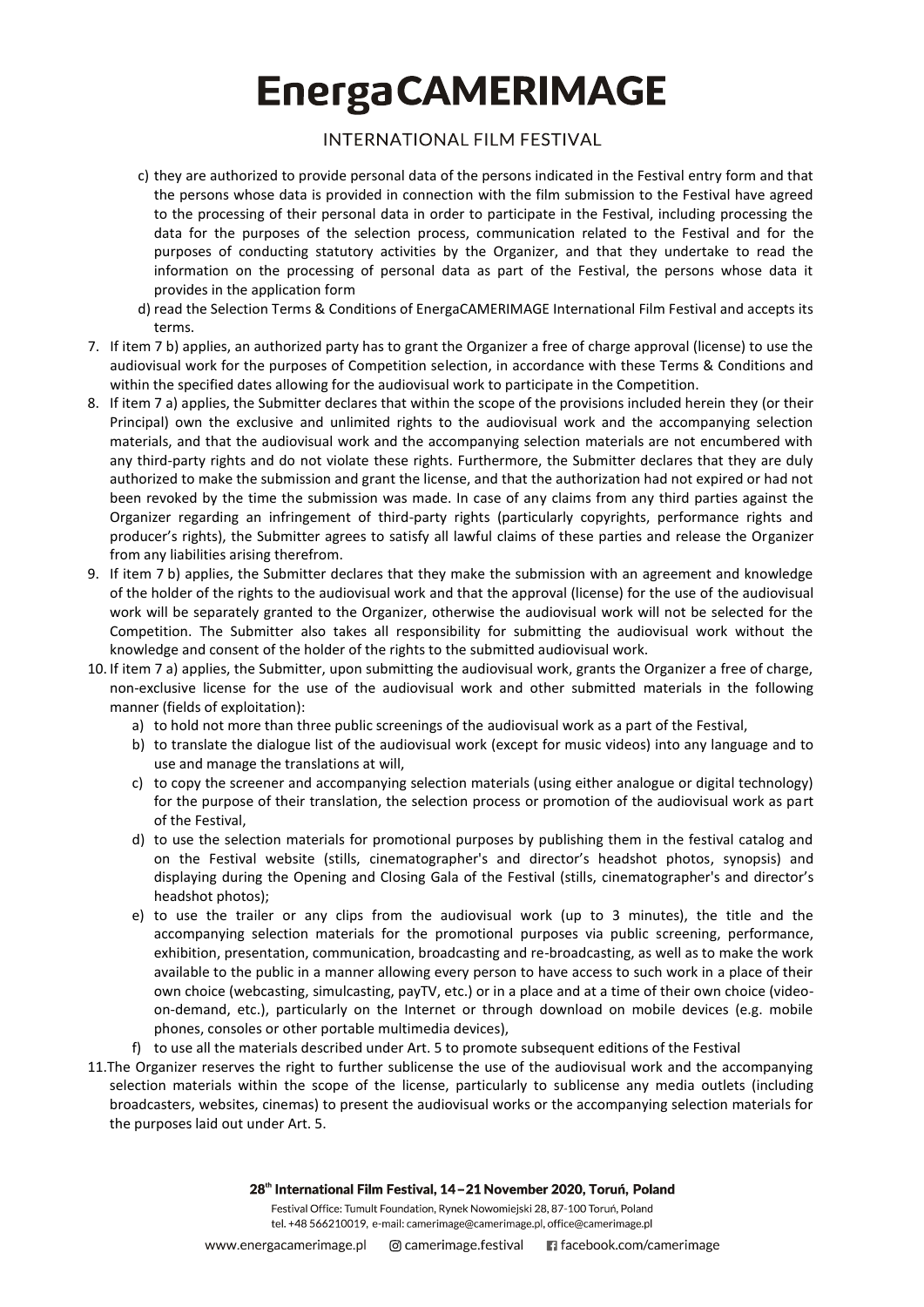# **INTERNATIONAL FILM FESTIVAL**

12.The license granted to the Organizer is non-exclusive and does not affect other exploitation and distribution rights held with regard to the audiovisual work (by either the creators, producers or performers). The respective right holders retain all their rights to a free use of the audiovisual work. The Submitter is required to notify the Organizer in writing and well in advance about any planned legal actions that may affect the effectiveness of the license granted to the Organizer (e.g. about a planned transfer of copyrights to the audiovisual work to another entity) in order to avoid collision of the Organizer's rights with the rights of the Submitter's contractor.

### **Art. 3 SPECIFIC COMPETITIONS**

### **MAIN COMPETITION**

- 1. Only feature films exceeding the running time of 60 minutes and intended for theatrical, television, VOD or festival distribution can be submitted for consideration.
- 2. When submitting your film to the Main Competition you can also submit it to the Polish Films Competition and/or the Debut Competitions (provided the film meets the terms applicable to these Competitions). Submissions are made by ticking appropriate Competition checkboxes in the online entry form. Please do not resubmit your works. The selection and qualification process is separate for each of the Competitions.
- 3. Late entry fees apply for submissions made after 31 May 2020. There are no entry fees for earlier submissions.
- 4. For any questions please get in touch with the Main Competition coordinator Anna Salecka, calling: +48 56 62 100 19 ext. 116 or via email at: [anna@camerimage.pl.](mailto:anna@camerimage.pl)

### **DOCUMENTARY COMPETITIONS**

- 1. Only documentary films constituting a self-contained whole can be submitted for consideration. Depending on their running time, the films will be considered by the Organizer for one of two competitions: Documentary Shorts Competition for films of a running time of up to 40 minutes and Documentary Features Competition "Image of the World and World in Images" for films of a running time exceeding 40 minutes.
- 2. There are no entry fees for submitting documentaries for the Festival's consideration.
- 3. For any questions please get in touch with the Documentary Competitions coordinator Mateusz Graj, calling: +48 56 62 100 19 ext. 115 or via email at: [mgraj@camerimage.pl.](mailto:mgraj@camerimage.pl)

## **POLISH FILMS COMPETITION**

- 1. Only feature films exceeding the running time of 60 minutes and intended for theatrical, television, VOD or festival distribution can be submitted for consideration.
- 2. The Organizer defines Polish film as a production with a majority share of Polish capital (financial contribution of Polish entities to the production has to exceed 50%).
- 3. The Organizer reserves the right to verify the fulfillment of the aforementioned condition by requesting the Submitter to provide a proof of production shares in the submitted film by e-mail.
- 4. When submitting your film to the Polish Films Competition you can also submit it to the Main Competition and/or the Debut Competitions (provided the film meets the terms applicable to these Competitions). Submissions are made by ticking appropriate Competition checkboxes in the online entry form. Please do not resubmit your works. The selection and qualification process is separate for each of the Competitions.
- 5. Late entry fees apply for submissions made after 31 May 2020. There are no entry fees for earlier submissions.
- 6. For any questions please get in touch with the Polish Films Competition coordinator Agnieszka Swoińska, calling:  $+48$  56 62 100 19 ext. 107 or via email at:  $a$ ga@camerimage.pl.

#### **FEATURE DEBUTS COMPETITIONS**

- 1. There are two separate Feature Debuts Competitions:
	- **- Cinematographers' Debuts Competition**
	- **- Directors' Debuts Competition**
- 2. For each competition a separate Jury will be appointed.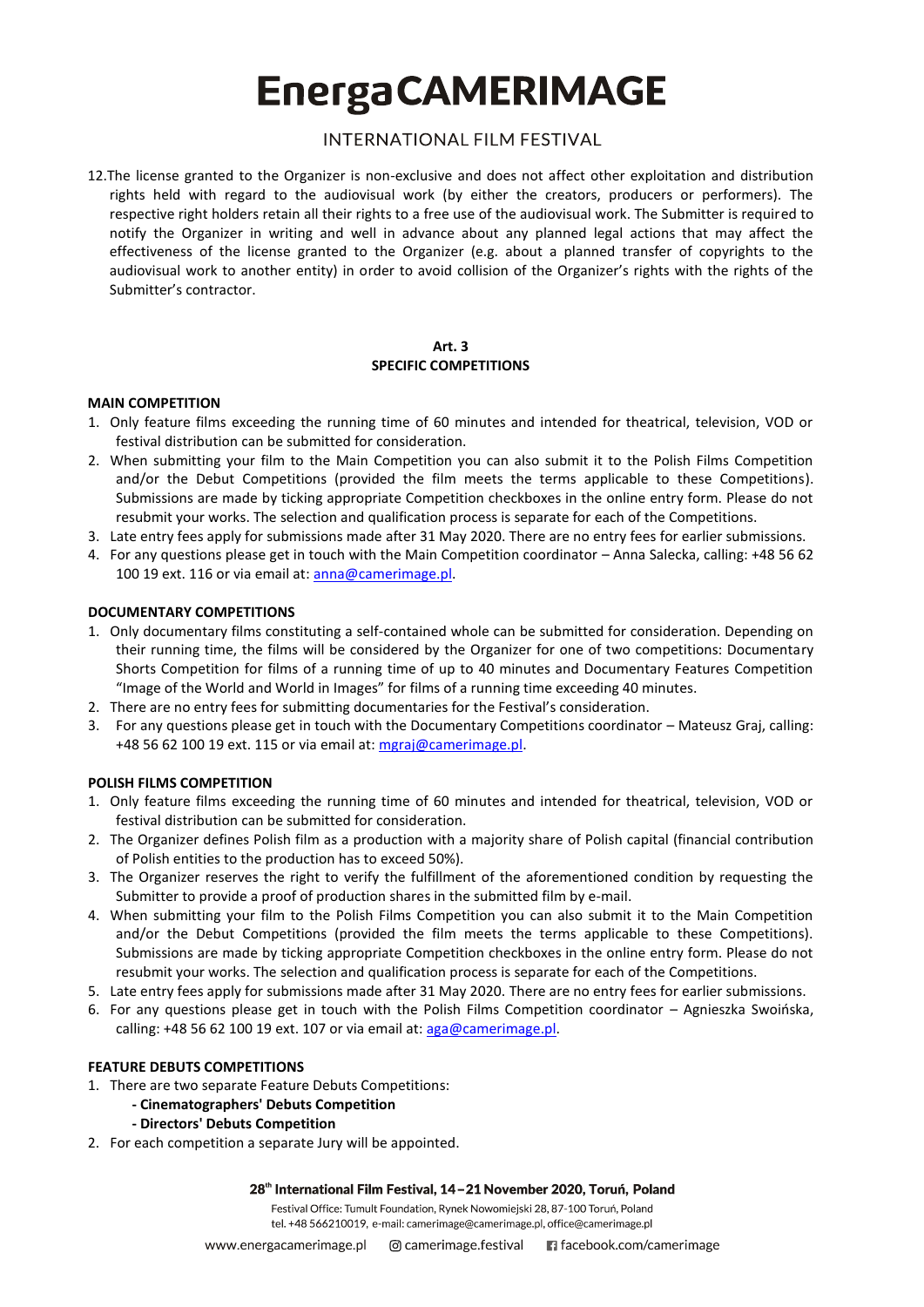# **INTERNATIONAL FILM FESTIVAL**

- 3. Only those feature films exceeding the running time of 60 minutes and intended for theatrical, television, VOD or festival distribution, that are the first or second fiction feature (theatrical or television) by the given director or cinematographer can be submitted for consideration.
- 4. The films shall be qualified by the organizers to one of the two competitions:
	- Cinematographers' Debuts Competition first or second feature film (over 60 minutes) of the cinematographer. The date of first screening or premiere will be taken into account (release date in case of TV and VOD platforms) and whether the filmmaker was credited in the film as a cinematographer.
	- Directors' Debuts Competition first or second feature film (over 60 minutes) of the director. The date of first screening or premiere will be taken into account (release date in case of TV and VOD platforms) and whether the filmmaker was credited in the film as a director.
- 5. If the director and the cinematographer are both debuting filmmakers, the film might be qualified to both sections.
- 6. In case there is more than one cinematographer or director, the film will be considered for the respective competition only if it is the first or the second film of all of the creators in their category.
- 7. When submitting your film to the Feature Debuts Competition you can also submit it to the Main Competition and/or the Polish Films Competition (provided the film meets the terms applicable to these Competitions). Submissions are made by ticking appropriate Competition checkboxes in the online entry form. Please do not resubmit your works. The selection and qualification process is separate for each of the Competitions.
- 8. Late entry fees apply for submissions made after 31 May 2020. There are no entry fees for earlier submissions.
- 9. For any questions please get in touch with the Feature Debuts Competitions coordinator Anna Salecka, calling: +48 56 62 100 19 ext. 116 or via email at: [anna@camerimage.pl.](mailto:anna@camerimage.pl)

## **MUSIC VIDEOS COMPETITION**

- 1. The competition entries may include music videos produced with the participation of a cinematographer as well as music videos made with the use of various animation techniques or multimedia.
- 2. The selection committee will not accept entries of any music videos that were not officially commissioned by a record company (label) representing the artist or by the artist themselves.
- 3. Music videos must not exceed 15 minutes of running time, and must constitute a self-contained artistic whole in order to be accepted for consideration.
- 4. After the announcement of the nominations, the Submitters are required to provide the screening files for the nominated videos to the Organizer via online transfer after prior consultation with Kamil Horodecki at [kamil@camerimage.pl.](mailto:kamil@camerimage.pl)
- 5. There are no entry fees for submitting music videos for the Festival's consideration.
- 6. For any questions please get in touch with the Music Videos Competition coordinator Kamil Horodecki, calling: +48 56 62 100 19 ext. 122 or via email at: kamil@camerimage.pl.

## **STUDENT ETUDES COMPETITION**

- 1. Student etudes may be submitted for consideration by film or art schools or by individual students having a written approval from their school. The approval is at the same time a confirmation that the etudes are officially selected by the school and eligible for consideration to Student Etudes Competition.
- 2. Any number of student etudes may be submitted, but the total running time of all etudes submitted to the Student Etudes Competition from one school cannot exceed 120 minutes. Before sending their individual submissions students are required to consult with the school if the total running time of etudes has not been exceeded. The running time of an individual etude cannot exceed 35 minutes.
- 3. Student documentary films must be submitted to the Documentary Films Competition through the appropriate entry form.
- 4. A student status of the cinematographer and director of an etude during its production and postproduction is required in order for the etude to be considered for the Student Etudes Competition. Entries of thesis films can be submitted no later than one year from the date of graduation (receiving diploma) of both the cinematographer and director.
- 5. There are no entry fees for submitting student etudes for the Festival's consideration.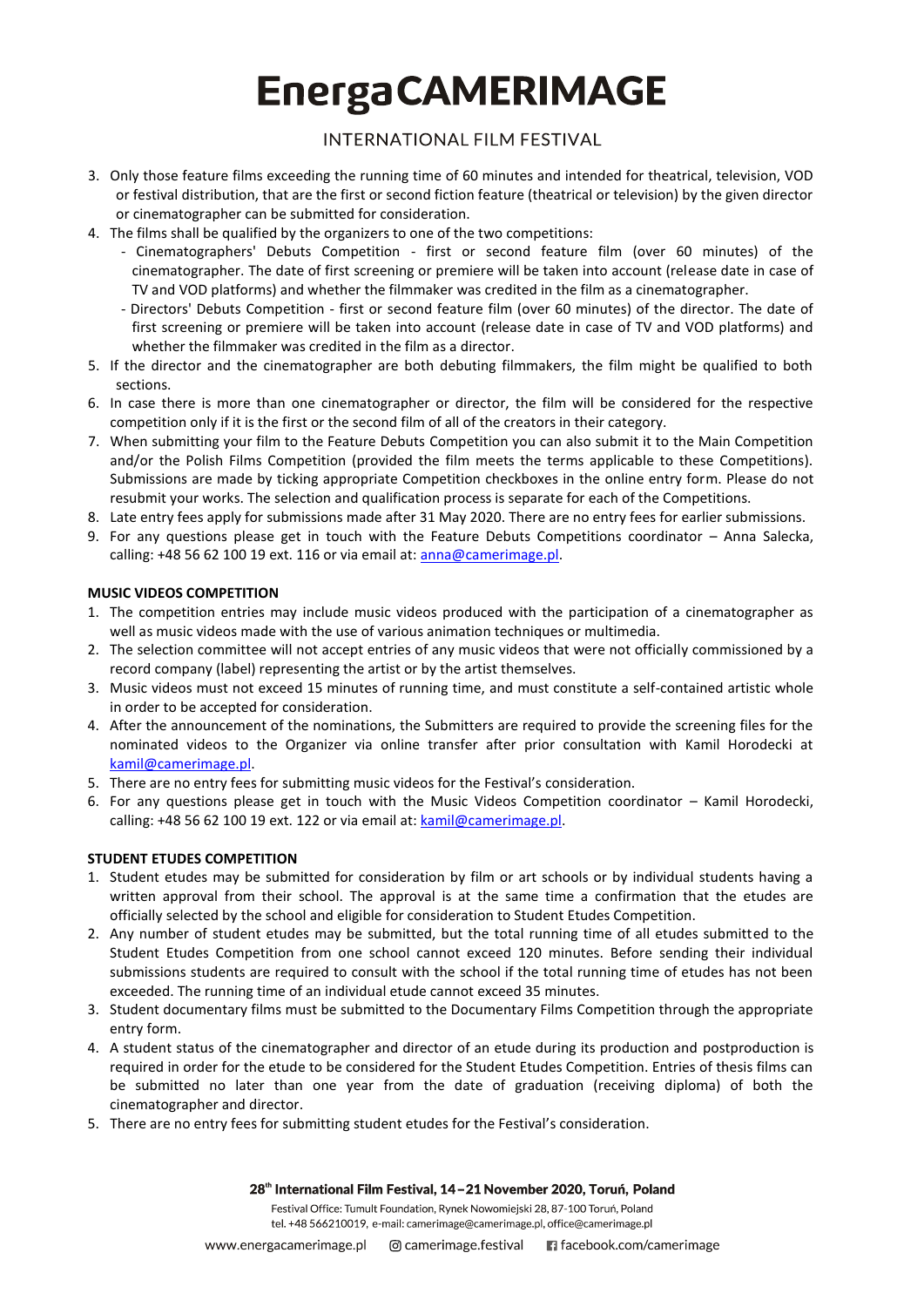# **INTERNATIONAL FILM FESTIVAL**

6. For any questions please get in touch with the Student Etudes Competition coordinator – Agata Stefańska, calling: +48 56 62 100 19 ext. 116 or via email at: [agata.stefanska@camerimage.pl.](mailto:agata.stefanska@camerimage.pl)

### **FIRST LOOK – TV PILOTS COMPETITION**

- 1. For the purposes of these Terms & Conditions, the terms "TV pilot" and "pilot" shall mean the pilot episode of fiction series or miniseries, or the first episode of the first season (for multi-season productions) of fiction series or miniseries that have been approved for production.
- 2. Unsuccessful pilots that did not result in the series being picked up for production will not be considered.
- 3. There are no entry fees for submitting pilots for the Festival's consideration.
- 4. For any questions please get in touch with the First Look TV Pilots Competition coordinator Marcelina Żydowicz, calling: +48 56 62 100 19 ext. 106 or via email at: [marcelina@camerimage.pl.](mailto:marcelina@camerimage.pl)

## **Art. 4 DEADLINES**

1. Please find all deadlines for submitting audiovisual works for consideration and sending the required selection materials below. Note: the date of receipt of all the materials by the Organizer counts.

#### **31 May 2020**

- **Main Competition**
- **Polish Films Competition**
- **Cinematographers' Debuts Competition**
- **Directors' Debuts Competition**

### **Note: You can submit audiovisual works to the above Competitions at a later date, i.e. until 30 June 2020. This late entry deadline is available at a PLN 300 fee.**

By these dates all the required materials must be received by the Organizer. Dates of shipment will not be taken into consideration. If the screeners and selection materials are not received by the Organizer by 31 May 2020, the Submitter will be required to pay the above late entry fee, otherwise the late submission will not be accepted for consideration. Late entry fee payment information will be available at [www.camerimage.pl.](http://www.camerimage.pl/)

#### **30 June 2020**

- **• Documentary Shorts Competition**
- **• Documentary Features Competition**
- **Main Competition** (LATE ENTRY FEE OF PLN 300 APPLIES)
- **Polish Films Competition** (LATE ENTRY FEE OF PLN 300 APPLIES)
- **Cinematographers' Debuts Competition** (LATE ENTRY FEE OF PLN 300 APPLIES)
- **Directors' Debuts Competition** (LATE ENTRY FEE OF PLN 300 APPLIES)

#### **31 July 2020**

- **• Student Etudes Competition**
- **• Music Videos Competition**
- **• First Look – TV Pilots Competition**

#### **Art. 5 SELECTION MATERIALS**

1. The Organizer must be provided with the following:

28<sup>th</sup> International Film Festival, 14-21 November 2020, Toruń, Poland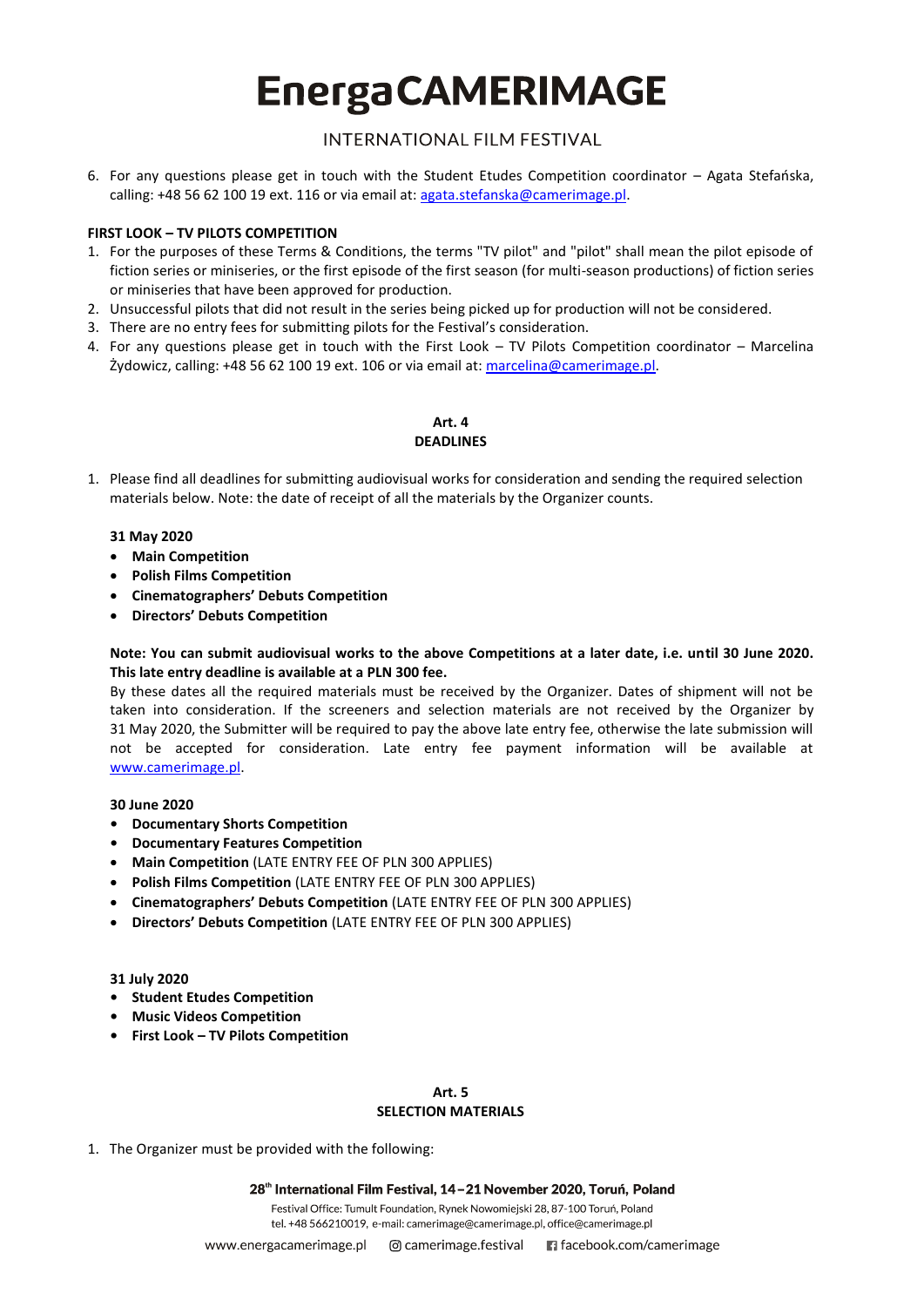# **INTERNATIONAL FILM FESTIVAL**

- a) online screener (as an online Vimeo, YouTube or other streaming link) or as downloadable files (as per the entry form declaration
- b) the following materials sent via email:

## **Main Competition, Cinematographers' and Directors' Debuts Competitions**, **Polish Films Competition**

- 5 stills from submitted audiovisual works (.tiff or .jpg files, minimum 1920 pixels on the long edge, 300 dpi)
- cinematographer's and director's filmography
- cinematographer's and director's headshot photos (.tiff or .jpg files, minimum 1920 pixels on the long edge, 300 dpi)
- English (and Polish, if available) dialogue list with time codes
- synopsis in English (and Polish, if available)
- information about camera(s) used (make and model), if not provided in the entry form
- information about lens(es) used (make and model), if not provided in the entry form

## **Documentary Shorts Competition and Documentary Features Competition**

- 5 stills from submitted audiovisual works (.tiff or .jpg files, minimum 1920 pixels on the long edge, 300 dpi)
- cinematographer's headshot photo (.tiff or .jpg files, minimum 1920 pixels on the long edge, 300 dpi)
- English (and Polish, if available) dialogue list with time codes
- synopsis in English (and Polish, if available)
- information about camera(s) used (make and model), if not provided in the entry form
- information about lens(es) used (make and model), if not provided in the entry form

## **Music Videos Competition**

- cinematographer's and director's filmography
- information about camera(s) used (make and model), if not provided in the entry form
- information about lens(es) used (make and model), if not provided in the entry form

## **Student Etudes Competition**

- 5 stills from submitted audiovisual works (.tiff or .jpg files, minimum 1920 pixels on the long edge, 300 dpi)
- English (and Polish, if available) dialogue list with time codes
- synopsis in English (and Polish, if available)
- information about camera(s) used (make and model), if not provided in the entry form
- information about lens(es) used (make and model), if not provided in the entry form
- signed and scanned confirmation letter from the school, available for download here: <https://camerimage.pl/assets/uploads/2020/01/school-confirmation-2020.pdf>

## **First Look – TV Pilots Competition**

- 5 stills from submitted audiovisual works (.tiff or .jpg files, minimum 1920 pixels on the long edge, 300 dpi)
- English (and Polish, if available) dialogue list with time codes
- cinematographer's headshot photo (.tiff or .jpg files, minimum 1920 pixels on the long edge, 300 dpi)
- information about camera(s) used (make and model), if not provided in the entry form
- information about lens(es) used (make and model), if not provided in the entry form
- 2. Selection materials should be sent to the following email addresses:
	- a) **Main Competition, Cinematographers' and Directors' Debuts Competitions** [features@camerimage.pl](mailto:features@camerimage.pl)
	- b) **Polish Films Competition**  [fabularne@camerimage.pl](mailto:fabularne@camerimage.pl)
	- c) **Documentary Shorts Competition and Documentary Features Competition** [doc.materials@camerimage.pl](mailto:doc.materials@camerimage.pl)
	- d) **Music Videos Competition** [mv.materials@camerimage.pl](mailto:mv.materials@camerimage.pl)
	- e) **Student Etudes Competition** [student.materials@camerimage.pl](mailto:student.materials@camerimage.pl)

#### 28<sup>th</sup> International Film Festival, 14-21 November 2020, Toruń, Poland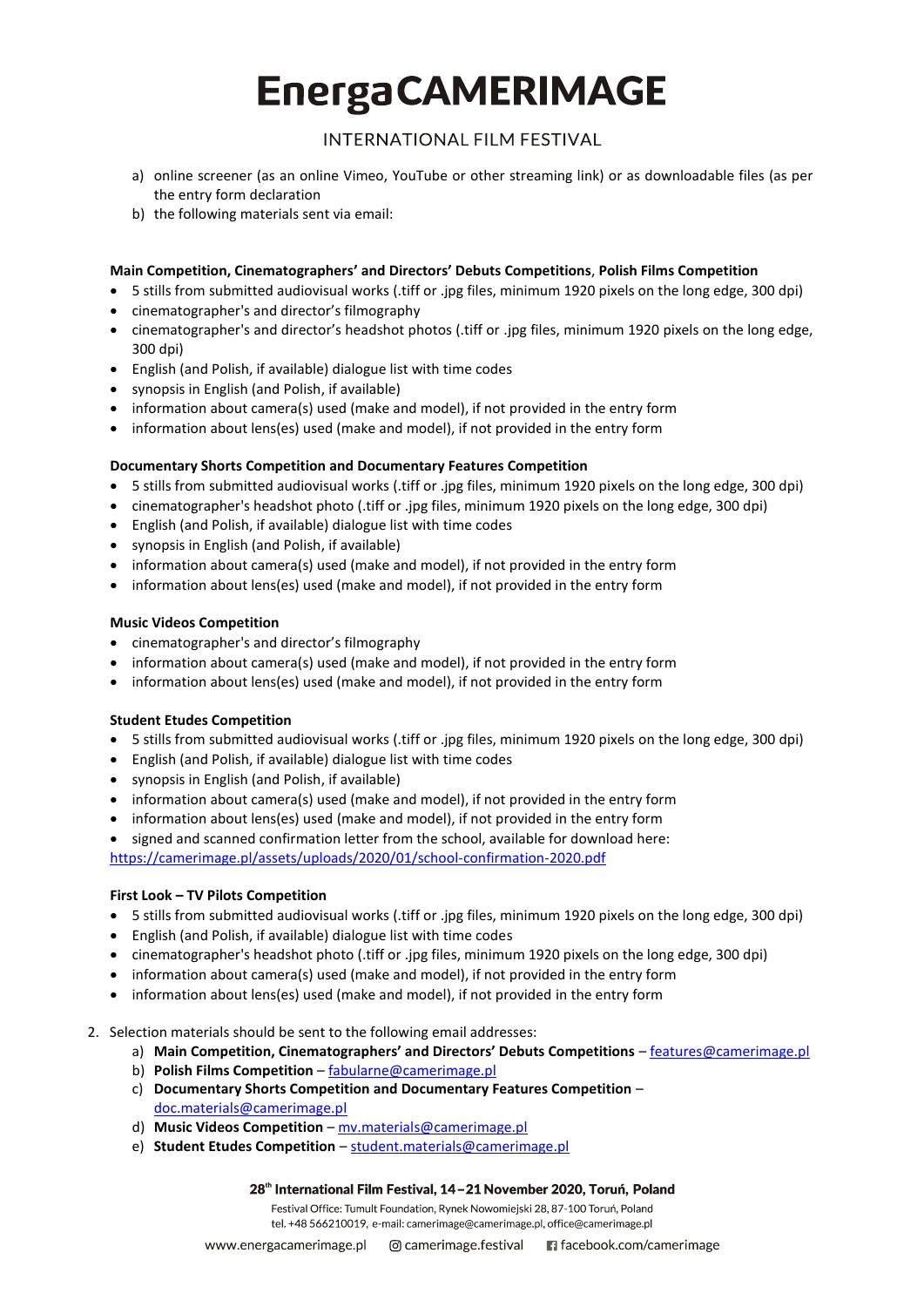# **INTERNATIONAL FILM FESTIVAL**

### f) **First Look – TV Pilots Competition** – [tvpilots@camerimage.pl](mailto:tvpilots@camerimage.pl)

- 3. The submitted selection materials will not be returned.
- 4. The Submitter will cover the shipping costs of all materials.
- 5. Submitted audiovisual works cannot contain any commercials or breaks.
- 6. All screeners should be subtitled in Polish or English if the audiovisual work is not originally in Polish or English.
- 7. Additionally, online screeners need to meet the following requirements:
	- a) multiple screenings available
	- b) no time restrictions in viewing the audiovisual work until the selection results are announced
	- c) rewind function available, e.g. in order to continue viewing following a break or a failure
	- d) should there be a password, it needs to be the same for all viewers
	- e) no additional software installation required in order to view the audiovisual work

#### **Art. 6 SELECTION PROCESS**

- 1. The Festival Director invites the audiovisual works chosen in the selection process to their respective Competitions.
- 2. If a Submitter does not preclude such possibility, the audiovisual works not selected to their respective Competitions may be presented in other sections of the Festival.
- 3. The Festival Director, in exceptional cases, has the right to invite audiovisual works not complying with the conditions included herein.
- 4. A person or entity submitting audiovisual works will be informed about the selection results by **1 October 2020**. If a Submitter does not receive any information by that date, please direct any inquiries to the respective Competition coordinators as per the contact information listed under Art.3.
- 5. The Festival Director's decision is final.

#### **Art. 7 ORGANIZATION OF THE COMPETITIONS**

- 1. Audiovisual works selected to their respective Competitions will be presented as a part of the Festival, at screenings for the audience and international Jury. Except for music videos, all selected audiovisual works will be screened in the DCP (Digital Cinema Package) or video file format (as per the technical specification sent following the selection results announcement).
- 2. All screening prints (except for music videos) need to be subtitled in English (for those audiovisual works that are not originally in English).
- 3. When submitting their entries online the Submitters need to declare that a screening print will be reserved and made available to the Organizer for the Festival.
- 4. Music videos presented in the Music Videos Competition will be screened in a QuickTime HD (1920x1080; 24fps; ProRes 422 HQ) format delivered to the Organizer by the Submitters.
- 5. Considering the non-commercial character of the Festival, the Organizer will not cover any license or print rental fees.
- 6. The Submitter will cover the delivery costs of a print and all required materials including the delivery to and from the Festival, potential tax or duty payments and the compulsory parcel insurance. If the Festival is charged for any of these costs, they will be reinvoiced to the Submitter.
- 7. Screening prints have to be delivered by **30 October 2020** to the address provided by the Organizer with the selection results. If not agreed otherwise, screening prints will be shipped back during the week following the closing of the Festival. In exceptional cases, after consulting with the Organizer, a print may be returned at a later date, only through a courier service paid for by the receiver or by a third party. Sending any prints by a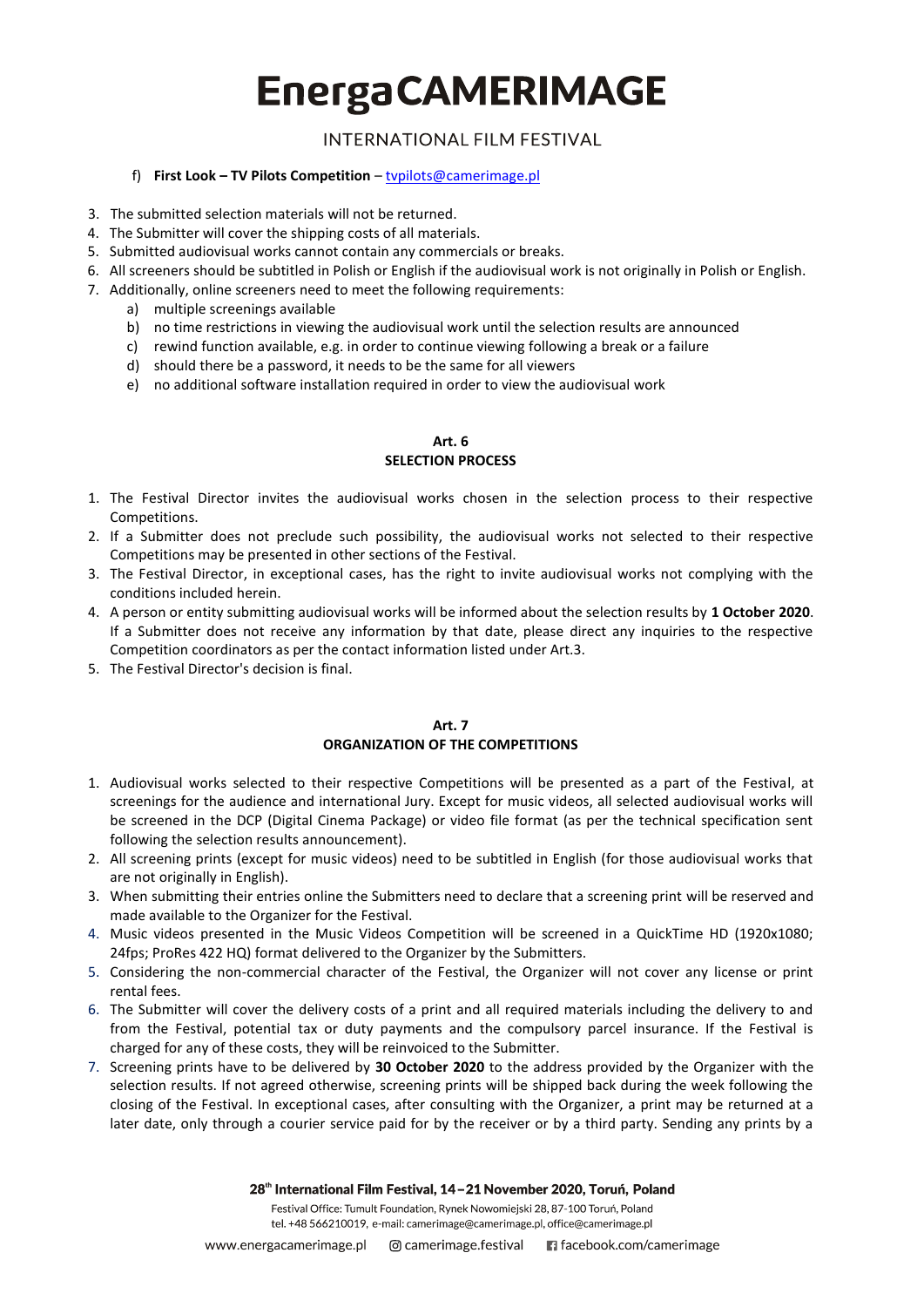## **INTERNATIONAL FILM FESTIVAL**

regular mail is not allowed. Shipment details have to be provided by **30 November 2020**, and the print has to be dispatched by the end of the year.

- 8. Any goods sent from outside of the European Union must be accompanied by a proforma invoice with a total value of USD 10, with an appropriate declaration such as "non-commercial promotional materials" or "no commercial value, value for customs purposes only". Otherwise a parcel may be delayed and subject to tax or customs charges.
- 9. In case of an unlikely print damage at the Festival, the fact needs to be reported within 30 days from the date of dispatching the print by the Organizer to the address indicated by the Submitter (plus shipping time) at the latest. Any claims made after that time limit that will not be accepted.
- 10. The Organizer's liability for damages is limited to the costs of producing a new print and cannot exceed EUR 3500.

## **Art. 8 AWARDS**

- 1. The following Awards are presented by the international Juries as part of the Festival:
	- a) **Main Competition** awards presented to cinematographers
	- GRAND PRIX Golden Frog
	- Silver Frog
	- Bronze Frog
	- b) **Documentary Shorts Competition**  awards presented to cinematographers
	- Golden Frog for Best Documentary Short
	- Special Mention (CAMERIMAGE Statuette) in the Documentary Shorts Competition
	- c) **Documentary Features Competition "Image of The World and World in Images"**  awards presented to cinematographers
	- Golden Frog for Best Documentary Feature
	- Golden Frog for Best Docudrama
	- d) **Polish Films Competition**
	- Award for the Best Polish Film CAMERIMAGE Statuette presented to the director and cinematographer

#### e) **Cinematographers' Debuts Competition**

• Best Cinematographer's Debut – CAMERIMAGE Statuette presented to the cinematographer

#### f) **Directors' Debuts Competition**

Best Director's Debut – CAMERIMAGE Statuette presented to the director

#### g) **Music Videos**

- Best Music Video Award CAMERIMAGE Statuette presented to the director
- **Best Cinematography in a Music Video Award CAMERIMAGE Statuette presented to the** cinematographer
- h) **Student Etudes Competition**  awards presented to cinematographers
- Laszlo Kovacs Student Award Golden Tadpole
- Silver Tadpole
- Bronze Tadpole

#### 28<sup>th</sup> International Film Festival, 14-21 November 2020, Toruń, Poland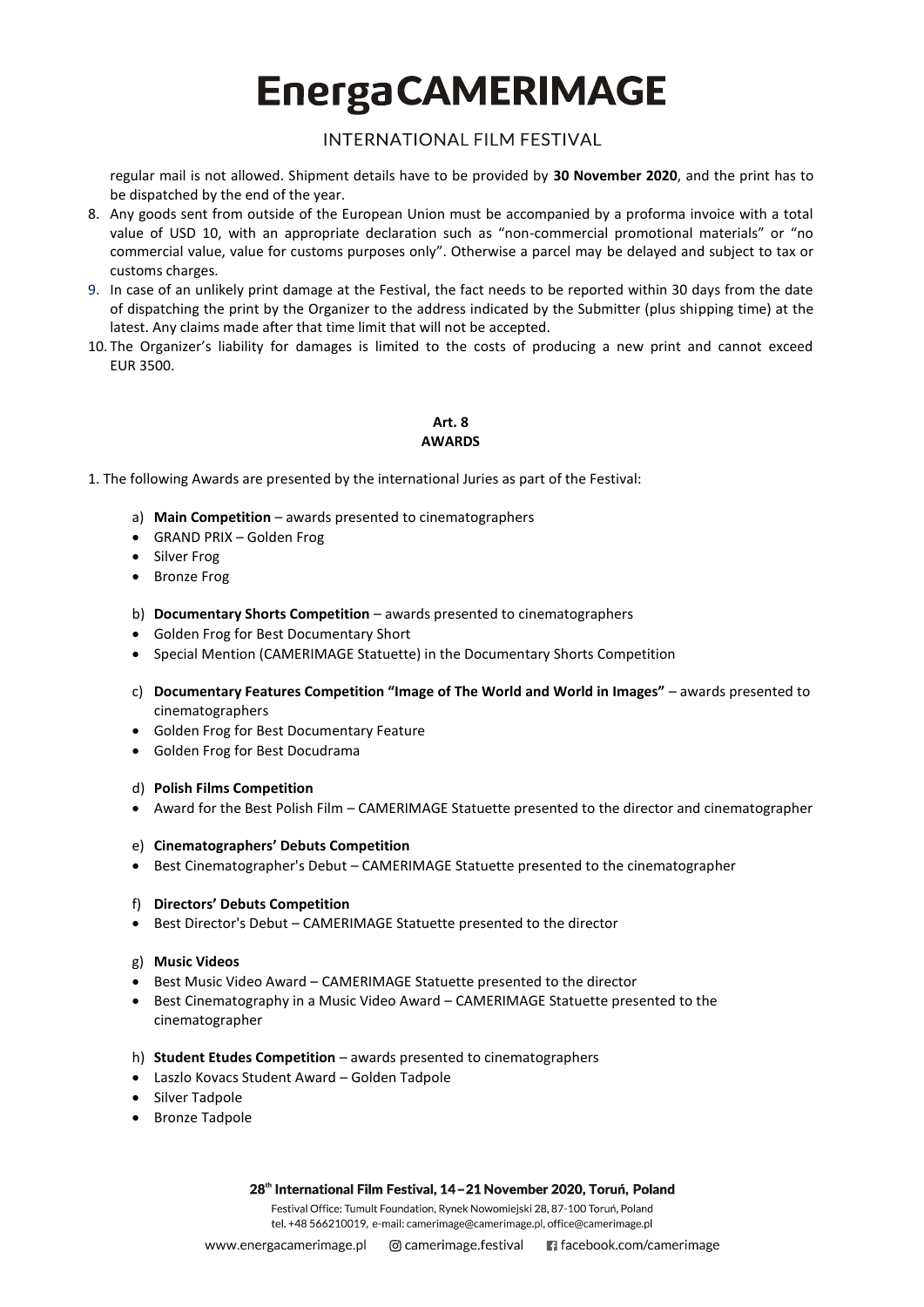**INTERNATIONAL FILM FESTIVAL** 

- i) **First Look – TV Pilots Competition**
- GRAND PRIX of the First Look TV Pilots Competition CAMERIMAGE Statuette presented to the cinematographer
- 2. The Festival Director reserves the right to present additional awards to audiovisual works presented in or out of Competitions as well as to their respective authors.
- 3. Cultural institutions, sponsors and associations may present their own awards after consultation with and consent of the Festival Director.

### **Art. 9 PERSONAL DATA PROTECTION**

- 1. In accordance with art. 13 and 14 of Regulation (EU) 2016/679 of the European Parliament and of the Council of 27 April 2016 on the protection of individuals with regard to the processing of personal data and on the free movement of such data, and repealing Directive 95/46 / EC (Journal of Laws UE L 119/1 of 04.05.2016), hereinafter referred to as GDPR, we inform that the Administrator of personal data processed in connection with the organization of the Festival, including persons indicated in the film application form for the EnergaCAMERIMAGE Festival and data provided during account registration on the server. (portal) EnergaCAMERIMAGE, is the Organizer, i.e. the Tumult Foundation with headquarters located at: Rynek Nowomiejski 28, 87-100 Toruń, e-mail address for contact in matters related to the protection of personal data: rodo@camerimage.pl.
- 2. The Administrator has appointed a Data Protection Inspector, supervising the correctness of personal data processing, who can be contacted in any matter regarding the processing of your personal data by the Administrator by e-mail to: rodo@camerimage.pl or in writing to the address of the Administrator's registered office.
- 3. The personal data of Festival Participants, including people submitting audiovisual works as part of Competitions and users of the EnergaCAMERIMAGE website (portal), will be processed for the following purposes:
	- a) keeping records (submissions and selection of works), preparing and organizing the EnergaCAMERIMAGE Festival, in connection with submitting your work (film, student etude, TV pilot, music video) in the EnergaCAMERIMAGE Festival and acceptance the Selections Terms & Conditions of EnergaCAMERIMAGE Film Festival for the selection of the Festival- in relation to art. 6 clause 1 lit. b) GDPR. We will process your data provided in the application form for the period necessary to organize and conduct the Festival, including the selection of winners under the given categories of Competitions for the period necessary to organize and conduct the Festival, and in terms of achieving statutory objectives, i.e. documenting previous editions of the festival, contributing to promoting cinematography as an international art, including for historical purposes in connection with art. 6 clause 1 lit. f) GDPR until the Administrator's activity ends.
	- b) disseminating, informing and advertising the Festival in the media (press, TV, radio, Internet), documenting the Festival and publications about the Administrator's activities in connection with the Administrator's statutory activity, as well as for information and confirmation of the implementation of the sponsorship agreement concluded - in connection with the protection of the Administrator's legitimate legal interest, in accordance with art. 6 clause 1 lit. f) GDPR. For this purpose, we will process your image, name and surname or artistic nickname until you submit a reasoned objection or request to limit the processing of your personal data. The Administrator informs that the Festival will be documented in the form of photos and videos on which images and voice recordings of Festival Participants may appear,
	- c) establishing and maintaining a free account on EnergaCAMERIMAGE website [\(https://portal.camerimage.pl\)](https://portal.camerimage.pl/) - in relation to art. 6 clause 1 or. b) GDPR - until you delete your account or for two years from inactivity (not logging in) on your account,
	- d) contacting you in matters related to the organization of the Festival and selection of audiovisual works (as part of competitions), answering your questions, requests or complaints - in order to protect the

28<sup>th</sup> International Film Festival, 14-21 November 2020, Toruń, Poland Festival Office: Tumult Foundation, Rynek Nowomiejski 28, 87-100 Toruń, Poland tel. +48 566210019, e-mail: camerimage@camerimage.pl, office@camerimage.pl